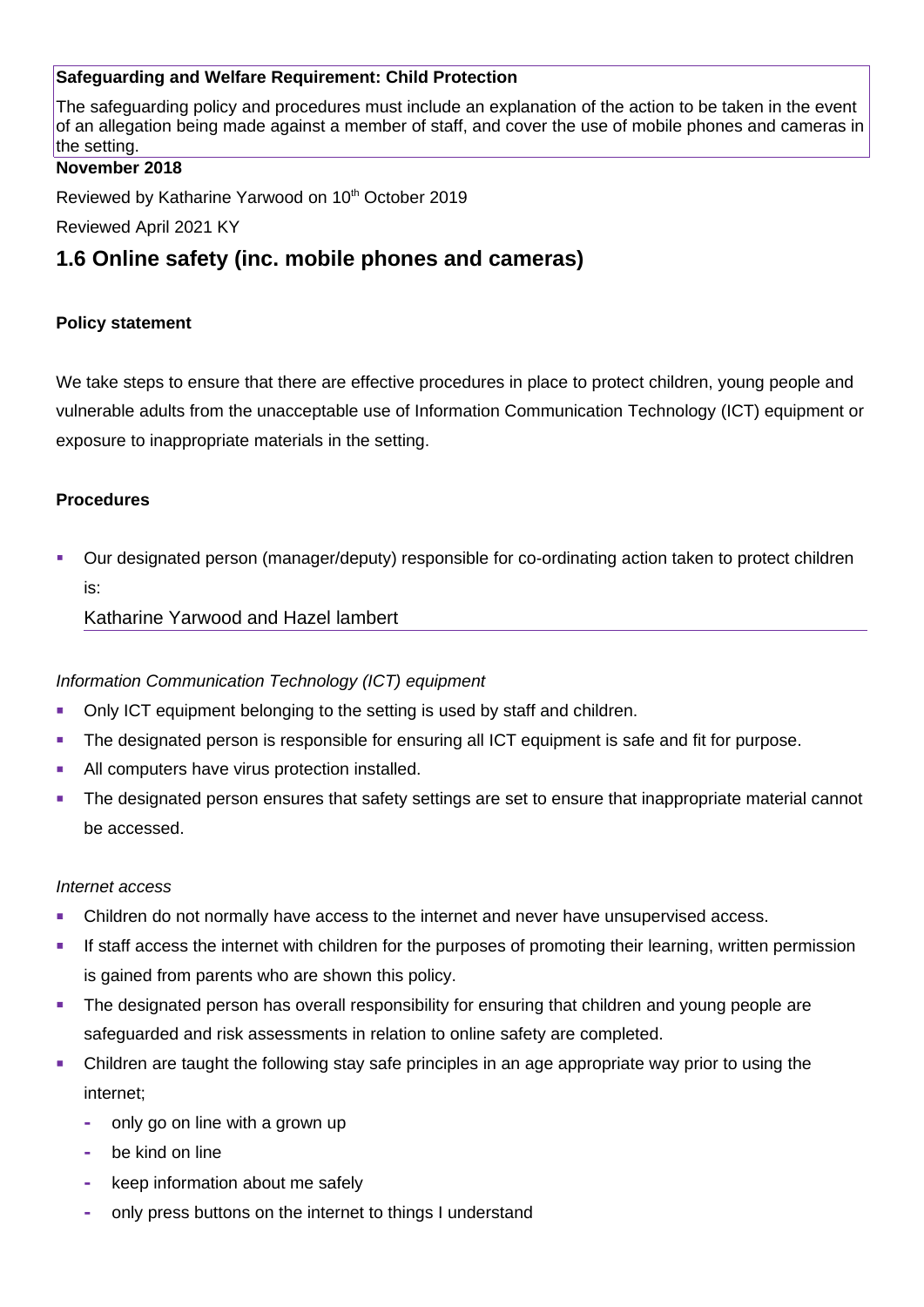- **-** tell a grown up if something makes me unhappy on the internet
- **Designated persons will also seek to build children's resilience in relation to issues they may face in the** online world, and will address issues such as staying safe, having appropriate friendships, asking for help if unsure, not keeping secrets as part of social and emotional development in age appropriate ways.
- If a second hand computer is purchased or donated to the setting, the designated person will ensure that no inappropriate material is stored on it before children use it.
- All computers for use by children are located in an area clearly visible to staff.
- Children are not allowed to access social networking sites.
- Staff report any suspicious or offensive material, including material which may incite racism, bullying or discrimination to the Internet Watch Foundation at [www.iwf.org.uk.](http://www.iwf.org.uk/)
- Suspicions that an adult is attempting to make inappropriate contact with a child on-line is reported to the National Crime Agency's Child Exploitation and Online Protection Centre at [www.ceop.police.uk](http://www.ceop.police.uk/)**.**
- The designated person ensures staff have access to age-appropriate resources to enable them to assist children to use the internet safely.
- If staff become aware that a child is the victim of cyber-bullying, they discuss this with their parents and refer them to sources of help, such as the NSPCC on 0808 800 5000 or www.nspcc.org.uk, or Childline on 0800 1111 or www.childline.org.uk.

# *Email*

- Children are not permitted to use email in the setting. Parents and staff are not normally permitted to use setting equipment to access personal emails.
- **Staff do not access personal or work email whilst supervising children.**
- Staff send personal information by encrypted email and share information securely at all times.

# *Mobile phones – children*

 Children do not bring mobile phones or other ICT devices with them to the setting. If a child is found to have a mobile phone or ICT device with them, this is removed and stored in the kitchen until the parent collects them at the end of the session.

# *Mobile phones – staff and visitors*

- We recognise that staff may wish to have their personal mobile phones at work for use in case of emergency
- **However, safeguarding of children within the setting is paramount and it is recognised that personal** mobile phones have the potential to be used inappropriately and therefore we have implemented the following policy:
- **Personal mobile phones should be stored in the kitchen and only used in the kitchen or outside the** building (away from children). They should only be used whilst staff are on breaks or outside of working hours.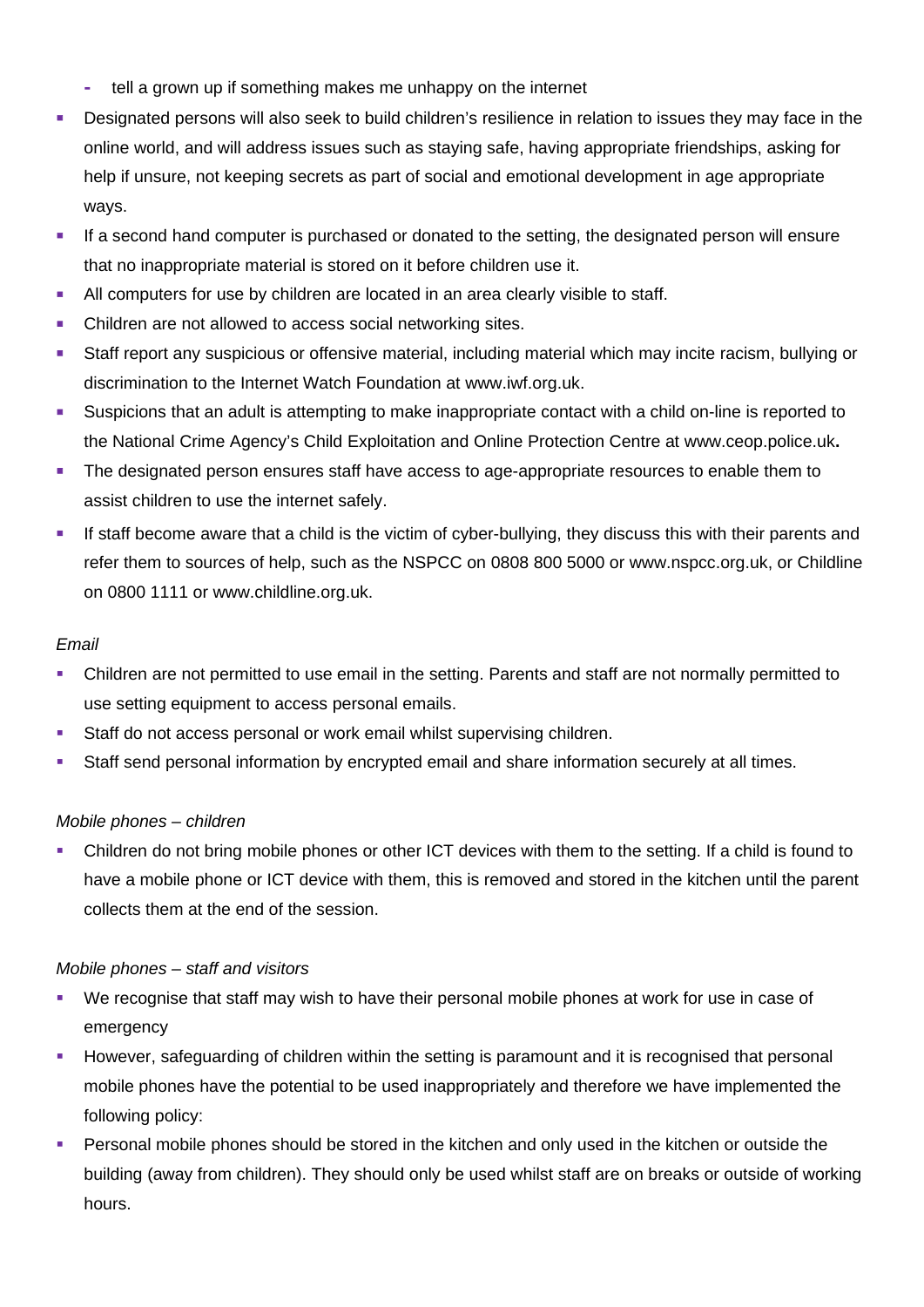- In an emergency, personal mobile phones may be used in an area where there are no children present, with permission from the supervisor.
- Our staff and volunteers ensure that the setting telephone number is known to family and other people who may need to contact them in an emergency.
- If our members of staff or volunteers take their mobile phones on outings, for use in case of an emergency, they must not make or receive personal calls, or take photographs of children.
- Parents and visitors are requested not to use their mobile phones whilst on the premises. We make an exception if a visitor's company or organisation operates a lone working policy that requires contact with their office periodically throughout the day. Visitors will be advised of a quiet space where they can use their mobile phone, where no children are present.
- These rules also apply to the use of work-issued mobiles, and when visiting or supporting staff in other settings.

# *Cameras and videos*

- Our staff and volunteers must not bring their personal cameras or video recording equipment into the setting.
- **•** Photographs and recordings of children are only taken for valid reasons i.e. to record their learning and development, or for displays within the setting, with written permission received by parents (see the Registration form). Such use is monitored by the supervisor.
- Where parents request permission to photograph or record their own children at special events, general permission is gained from all parents for their children to be included. Parents are advised that they do not have a right to photograph anyone else's child or to upload photos of anyone else's children.
- If photographs of children are used for publicity purposes, parental consent must be given and safeguarding risks minimised, for example, ensuring children cannot be identified by name or through being photographed in a sweatshirt with the name of their setting on it.

### *Social media*

- Staff are advised to manage their personal security settings to ensure that their information is only available to people they choose to share information with.
- Staff should not accept service users, children and parents as friends due to it being a breach of expected professional conduct.
- In the event that staff name the organisation or workplace in any social media they do so in a way that is not detrimental to the organisation or its service users.
- Staff observe confidentiality and refrain from discussing any issues relating to work
- Staff should not share information they would not want children, parents or colleagues to view.
- Staff should report any concerns or breaches to the designated person in their setting.
- Staff avoid personal communication, including on social networking sites, with the children and parents with whom they act in a professional capacity. If a practitioner and family are friendly prior to the child coming into the setting, this information is shared with the supervisor prior to a child attending and a risk assessment and agreement in relation to boundaries is agreed.